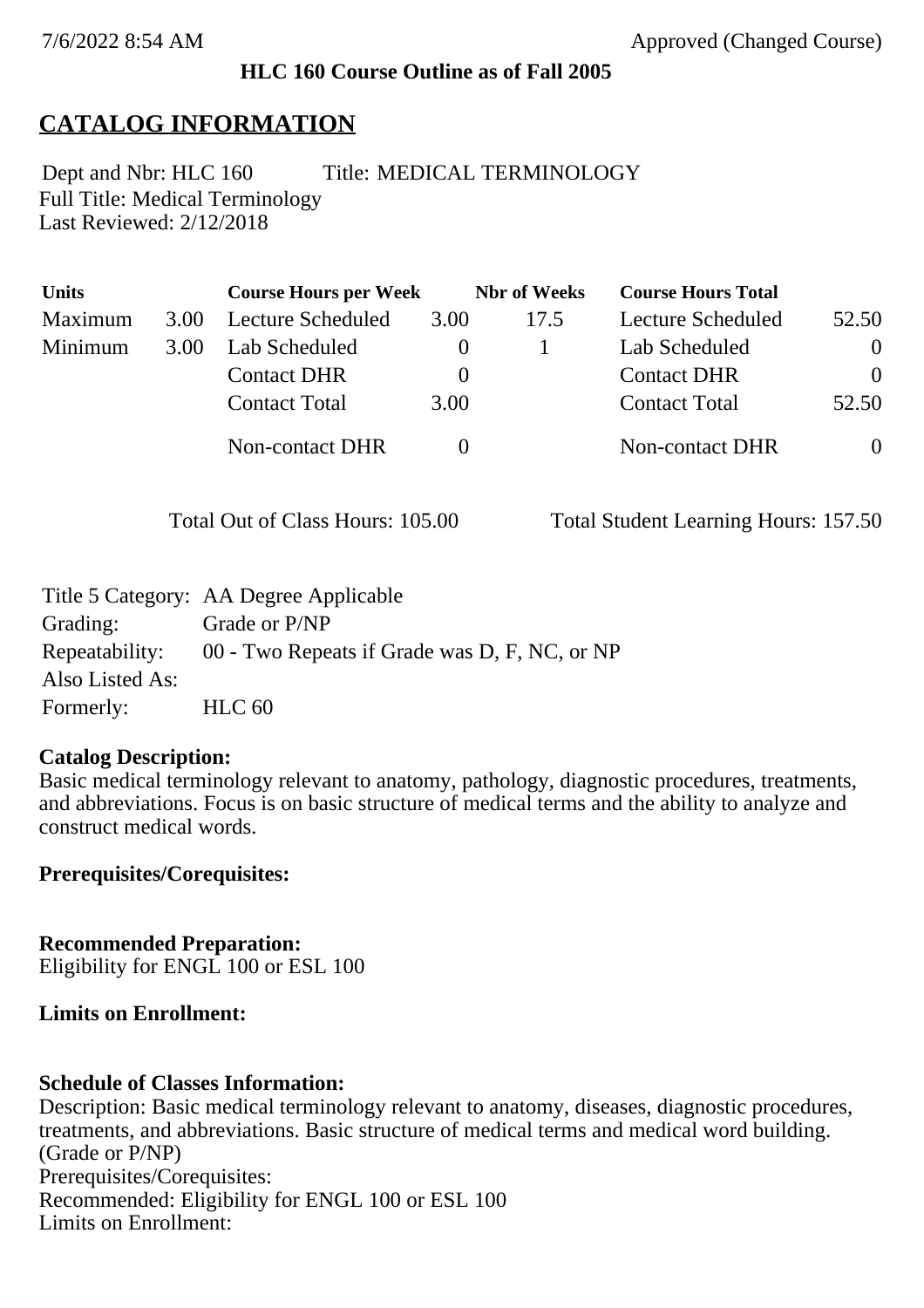# **ARTICULATION, MAJOR, and CERTIFICATION INFORMATION:**

| <b>AS Degree:</b><br><b>CSU GE:</b> | Area<br><b>Transfer Area</b> | Effective:<br>Effective: | Inactive:<br>Inactive: |
|-------------------------------------|------------------------------|--------------------------|------------------------|
| <b>IGETC:</b>                       | <b>Transfer Area</b>         | Effective:               | Inactive:              |
| <b>CSU Transfer:</b>                | Effective:                   | Inactive:                |                        |
| <b>UC</b> Transfer:                 | Effective:                   | Inactive:                |                        |

## **CID:**

## **Certificate/Major Applicable:**

[Both Certificate and Major Applicable](SR_ClassCheck.aspx?CourseKey=HLC160)

# **COURSE CONTENT**

## **Outcomes and Objectives:**

Upon completion of this course, students will be able to:

- 1. Describe the primary functions of each of the body systems.
- 2. Label the major anatomical components of each body system.
- 3. Appropriately use word roots and combining forms pertaining to each of the body systems.
- 4. List basic medical prefixes and suffixes and their meanings.
- 5. Differentiate between suffix endings, i.e., adjective, noun, singular and plural, and demonstrate accurate usage in sentence formation.
- 6. Build medical words adding diagnostic, surgical, and symptomatic prefixes and suffixes to anatomical word roots.
- 7. Examine the medical record, and its various reports, abbreviations, and symbols.
- 8. Distinguish differences between body planes and cavities, directional and positional terms.
- 9. Identify common disorders and their associated symptoms for each body system.
- 10. Categorize common diagnostic procedures, laboratory tests, and abbreviations associated with each body system.
- 11. Correlate medical word parts with usage in anatomy, pathology, symptomatology, procedures, treatments, and medical specialties.
- 12. Analyze medical reports.
- 13. Pronounce and spell medical terms correctly in oral and written communication.
- 14. Synthesize medical language and information accurately.

## **Topics and Scope:**

I. Introduction to Medical Terminology A. Word roots, combining forms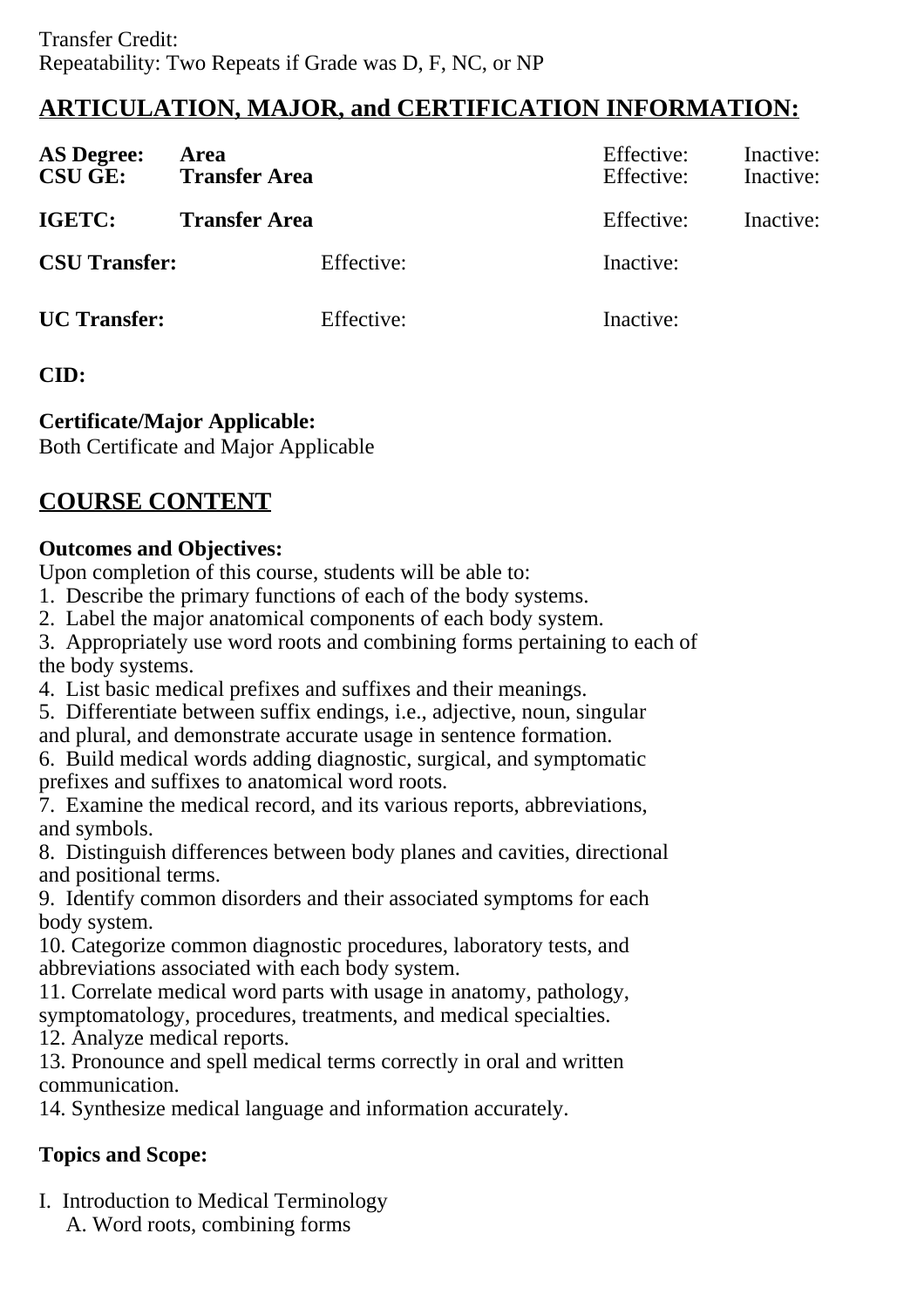- B. Spelling, pronunciation
- C. Prefixes
- D. Suffixes
- II. Organization of the Body
	- a. Structure: cell, tissue, organs, and systems
	- b. Medical specialties
- III. The Medical Record
	- a. Medical reports
	- b. Abbreviations
	- c. Symbols
- IV. Integumentary, Gastrointestinal, Respiratory, Cardiovascular, Blood and Lymph, Musculoskeletal, Urinary, Male Reproductive,
	- Female Reproductive, Endocrine, Eye, Ear and Nervous Systems
		- A. Structure and function
		- B. Medical terminology
		- C. Pathology, conditions, symptoms
		- D. Diagnostic, radiographic, clinical, and surgical procedures
		- E. Pharmacology and treatment
		- F. Abbreviations
		- G. Medical record analyses

## **Assignment:**

1. Complete workbook and handout assignments for each body system.

2. Make flash cards, vocabulary lists, and/or cassette tapes of medical terms.

3. Analyze 2-10 operative reports, case studies, and/or medical reports, defining medical terms, summarizing data, and/or simplifying medical language.

4. Write a 5-10 page medical research paper, accurately using medical information and terminology.

5. Complete 4-10 miscellaneous worksheets and assignments related to anatomy, medical terminology, and spelling.

6. Practice pronunciation utilizing tapes/CDs when appropriate.

- 7. Complete weekly quizzes, a midterm and final exam.
- 8. Reading: 10-30 pages per week.

## **Methods of Evaluation/Basis of Grade:**

**Writing:** Assessment tools that demonstrate writing skills and/or require students to select, organize and explain ideas in writing.

Written homework, Term papers and the set of the set of the set of the set of the set of the set of the set of the set of the set of the set of the set of the set of the set of the set of the set of the set of the set of t

**Problem Solving:** Assessment tools, other than exams, that demonstrate competence in computational or noncomputational problem solving skills.

Homework problems and the problem solving the problem solving the problem solving the Problem solving the Problem solving the Problem solving the Problem solving the Problem solving the Problem solving the Problem solving

15 - 35%